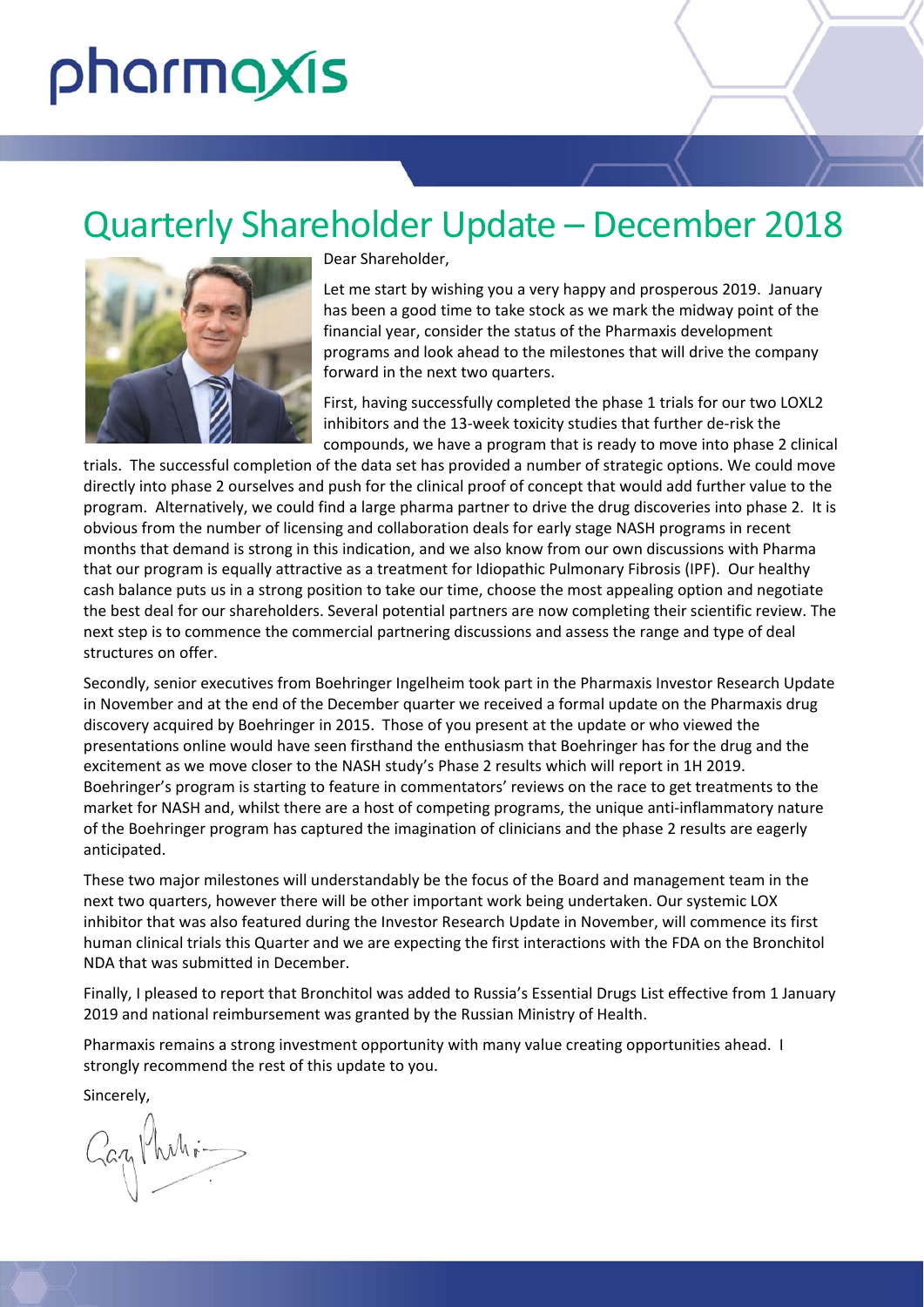# Drug discovery

#### **Boehringer Ingelheim development of BI 1467335 (formerly known as PXS‐ 4728A)**

Boehringer Ingelheim is developing BI 1467335, a drug it acquired from Pharmaxis in 2015, for two indications – the liver disease Non‐Alcoholic Steatohepatitis (NASH) and the eye disease diabetic retinopathy (DR). Boehringer initiated phase 2a proof of clinical principle trials for NASH in August 2017 and DR in January 2018. The achievement of these development milestones resulted in Pharmaxis receiving a total of €28 million (A\$42 million) in the 2018 financial year.

NASH is an area of significant interest to large pharma companies and in addition to BI 1467334, Pharmaxis has a LOXL2 inhibitor under development for NASH, as outlined below.

Diabetic retinopathy is the leading cause of vision‐ loss in adults. Of an estimated 285 million people with diabetes mellitus worldwide, approximately one third have signs of DR and of these, a further one third is vision‐threatening.

Under the deal signed in 2015, Boehringer has total responsibility for the development program and Pharmaxis receives payments upon achievement of certain development milestones. The total development milestones in the deal (€419m /A\$625m), would be payable to Pharmaxis should both indications be approved.

A global project manager from Boehringer presented at the Pharmaxis Investor Research Briefing held in November – the presentation was recorded and is available [here](http://www.pharmaxis.com.au/investor-centre/news/view/pharmaxis-investor-reserach-briefing-20-november-2018).

The NASH trial will complete in the first half of 2019 and the DR trial will complete early in the first half of 2020. We eagerly await the results of these first trials of efficacy in humans.

#### **LOXL2 inhibitors in the clinic**

The Lysyl Oxidase Like 2 (LOXL2) enzyme is fundamental to the fibrotic cascade that follows chronic inflammation in the liver disease NASH, cardiac fibrosis, kidney fibrosis, and idiopathic pulmonary fibrosis (IPF), and it also plays a role in some cancers.

The Pharmaxis drug discovery group developed two small molecule inhibitors to the LOXL2 enzyme and during the quarter the Company announced positive results from the Phase 1 clinical trials for both LOXL2 inhibitor compounds. The double‐blind placebo controlled studies each consisted of two stages ‐ the first single ascending dose stage in which healthy subjects were divided into six groups with each individual taking a single dose and each group assigned a different dose; and the second multiple ascending dose stage in which healthy subjects are divided into three groups with each individual taking the same single daily dose for 14 days and each group assigned a different dose.

The excellent drug like properties demonstrated in earlier pre‐clinical testing were confirmed. There were no adverse safety findings in either the first or second stages of either of the studies and the pharmacokinetic profile showed the expected dose related increases in exposure.

In addition to studying the safety and pharmacokinetic profile, the clinical trials also investigated the degree to which the drug can inhibit the target enzyme LOXL2 as an indicator for efficacy. Pharmaxis was been able to demonstrate a large and significant inhibition of the LOXL2 enzyme in blood serum for a full 24 hours from a single daily dose over a 14‐day period.

Pharmaxis also completed 3‐month tox studies in two species each for both compounds in the quarter to further de‐risk the program and advance the program for prospective pharmaceutical company partners. In January 2019 Pharmaxis announced that the LOXL2 program was now phase 2 ready.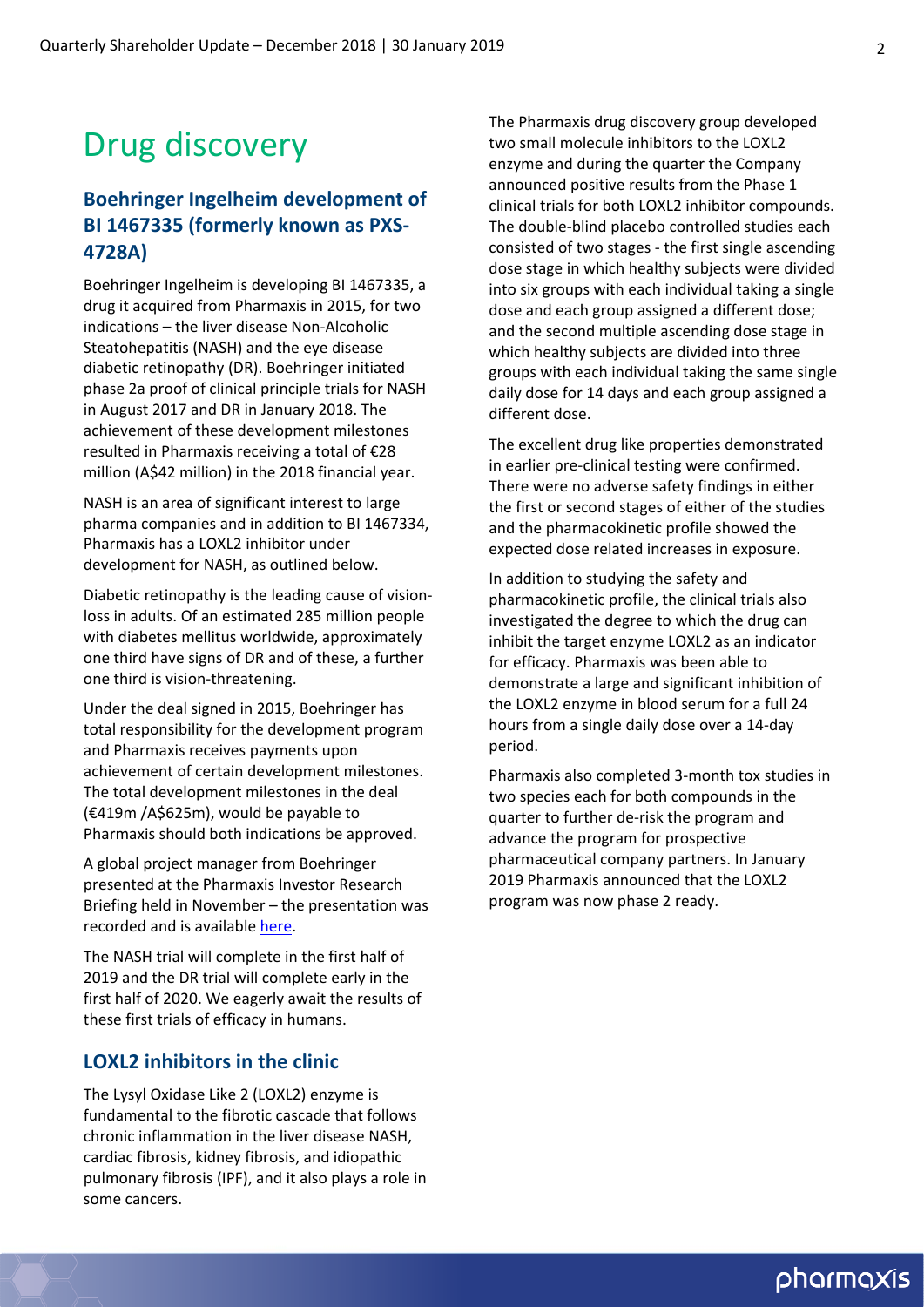#### **Partnering plan for LOXL2 program**

Large pharma is interested in the Pharmaxis LOXL2 program as it is one of the very few truly anti‐fibrotic mechanisms in clinical development. The excellent pharmacokinetic parameters and the significant and long lasting inhibition of the target LOXL2 enzyme showed that these compounds are best‐in‐class. The pre‐clinical and clinical data for these program compounds has led to increased interest from major pharmaceutical companies looking for good anti fibrotic programs to acquire. The data package which a number of potential partners are currently reviewing was completed with finalisation of the phase 1 trials and the three month tox studies. Commercial discussions are now progressing.

#### **Drug development pipeline – other programs**

In addition to the SSAO inhibitor (BI 1467335) and the LOXL2 program, Pharmaxis has other programs developed from its amine oxidase chemistry platform.

- an oral lysyl oxidase (LOX) program in which the drug candidate inhibits all LOX family members and has potential anti‐fibrotic application in severe fibrotic indications. The candidate has positive results in in vivo models of myelofibrosis and pancreatic cancer. In November the Company announced completion of the preclinical package and filed an ethics submission to enable progress into a Phase 1 clinical trial in healthy volunteers. The trial is planned to commence in the first quarter of 2019.
- a dual acting drug inhibiting SSAO and myeloperoxidase (MPO) for the treatment of inflammation.

### Bronchitol and Aridol

Bronchitol® is an inhaled dry powder for the treatment of cystic fibrosis (CF) and has been the subject of three large scale global clinical trials conducted by Pharmaxis. The product is approved and marketed in Europe, Russia, Australia and several other countries.

Aridol® is an innovative lung function test designed to help doctors diagnose and manage asthma. Aridol is approved for sale in Australia,

major European countries, the United States and South Korea.

#### **United States**

The Company's US partner Chiesi is responsible for the commercialisation of Bronchitol in the United States. In December Chiesi resubmitted the Bronchitol New Drug Application to the FDA. The resubmission responds to the matters raised by the FDA in its Complete Response Letter issued in March 2013 and includes the results of the phase 3 clinical trial conducted after consultation with the FDA. Pharmaxis expects the FDA review process to take between six and twelve months to conclude.

Subject to approval, Pharmaxis will receive a US\$10 million milestone payment on the commercial launch of Bronchitol in the US, mid to high teen percentage royalties and will be the exclusive supplier of Bronchitol for the US market.

#### **Western Europe**

In the EU, Chiesi is the Pharmaxis exclusive Bronchitol distributor for the markets of the UK, Ireland, Germany and Italy.

Pharmaxis also markets Bronchitol in Austria, Denmark and Sweden via its German based logistics provider, and Spain via an exclusive distributor.

#### **Other territories**

Bronchitol is sold in Australia by Pharmaxis and in Turkey, the Czech Republic and Russia by exclusive distributors.

Russia represents a potential significant opportunity for Bronchitol which was approved for both adult and paediatric CF patients in 2016. Pharmaxis has been navigating the process to have Bronchitol reimbursed nationally. Importantly, during the quarter Bronchitol was added to the Essential Drugs List effective from 1 January 2019, and national reimbursement was granted by the Russian Ministry of Health.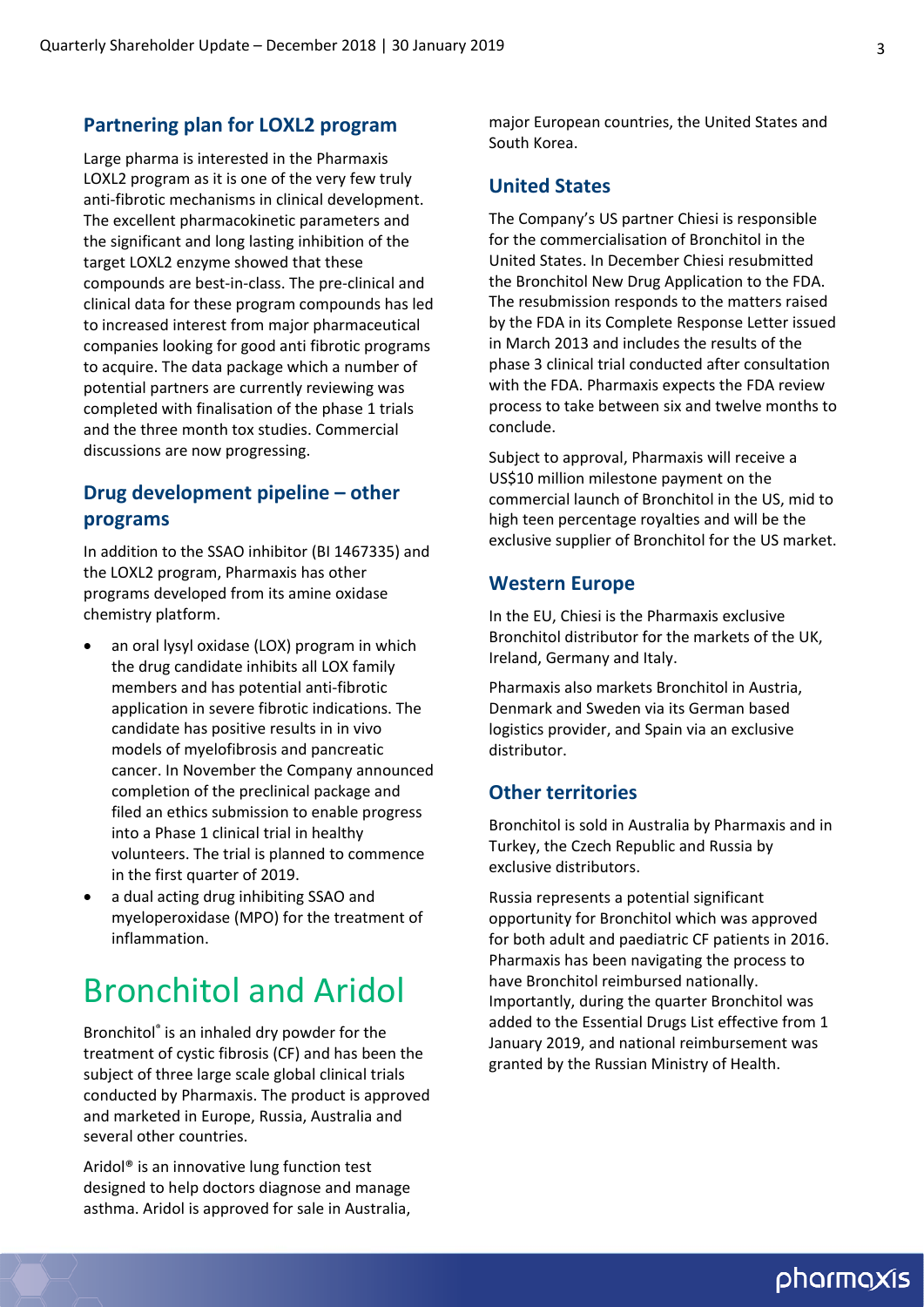#### **Bronchitol sales**

Bronchitol sales for the quarter and half years ended 31 December 2018 and 31 December 2017 are as follows:

| \$'000                                          | <b>Quarter</b> |       | <b>Half year</b> |         |  |
|-------------------------------------------------|----------------|-------|------------------|---------|--|
|                                                 | 2018           | 2017  | 2018             | 2017    |  |
| Australia                                       | 294            | 220   | 543              | 368     |  |
| Western<br><b>Europe</b>                        | 44             | 587   | 81               | 1,044   |  |
| <b>Russia &amp;</b><br>Eastern<br><b>Europe</b> | (106)          | 59    | 33               | 59      |  |
| <b>Total</b>                                    | \$232          | \$866 | \$657            | \$1,471 |  |

The increase in Australian sales reflects the widened government reimbursement for Bronchitol granted on 1<sup>st</sup> January 2018.

There were no sales to Chiesi for the UK or Germany in the 2018 quarter or half year. Sales are next scheduled for the March 2019 quarter.

Sales to Russia & Eastern Europe included a credit issued to the Russian distributor for purchased product used for sampling.

There were no sales by Pharmaxis to its Russian distributor during the quarter or half year. Sales are next scheduled for the March 2019 quarter.

Pharmaxis distributors typically order Bronchitol on a six monthly basis.

#### **Aridol**

Following approval in August 2018 by the US Food and Drug Administration of the Pharmaxis manufacturing facility in Sydney, Australia to produce Aridol® for the US market, Aridol was relaunched in the US in December 2018 by Pharmaxis' exclusive distributer in North America, Methapharm Inc., who are experts in the specialist respiratory diagnostic market.

In June 2018 Pharmaxis filed an approval submission to Canadian authorities. The Company expects the approval process to conclude in mid‐ 2019.

#### **Aridol sales**

Aridol sales for the quarter and half years ended 31 December 2018 and 31 December 2017 are as follows:

| \$'000           | <b>Quarter</b> |       | <b>Half year</b> |       |  |
|------------------|----------------|-------|------------------|-------|--|
|                  | 2018           | 2017  | 2018             | 2017  |  |
| <b>Australia</b> | 117            | 109   | 235              | 212   |  |
| <b>Europe</b>    | 252            | 227   | 456              | 413   |  |
| USA              | 659            |       | 659              |       |  |
| South<br>Korea   | 77             | 200   | 230              | 355   |  |
| Total            | \$1,105        | \$536 | \$1,580          | \$980 |  |

### **Corporate**

#### **Pharmaxis Investor Research Briefing**

Pharmaxis hosted an investor research briefing on 20 November at its Frenchs Forest facility which featured presentations by a Boehringer Ingelheim global project manager and a research leader from the Garvan Institute of Medical Research. The event also provided an overview of the Pharmaxis drug discovery pipeline including the anti-inflammatory drug currently being developed by Boehringer Ingelheim, work in collaboration with the Garvan Institute of Medical Research on the Company's anti‐fibrotic LOX inhibitor targeting pancreatic cancer and the anti‐fibrotic LOXL2 inhibitor program.

The briefing was video recorded and you can watch individual presentations or the entire briefing via links on the Pharmaxis [website](http://www.pharmaxis.com.au/investor-centre/news/view/pharmaxis-investor-reserach-briefing-20-november-2018).

#### **2018 Annual General Meeting**

The 2018 Annual General Meeting was held on 22 November 2018. The Chairman's address to shareholders can be found [here](http://www.pharmaxis.com.au/assets/Documents/pdf/02018/ASX/PXS-2018-AGM-Chairman-Address-Final.pdf), and the presentation by the CEO can be found [here](http://www.pharmaxis.com.au/assets/Documents/pdf/02018/ASX/2018-11-22-PXS-AGM-CEO-Presentation.pdf).

#### **Subscribe to our emails**

If you would like to be advised directly by email each time Pharmaxis issues a media release, please [subscribe](http://www.pharmaxis.com.au/investor-centre/subscribe/) at our website.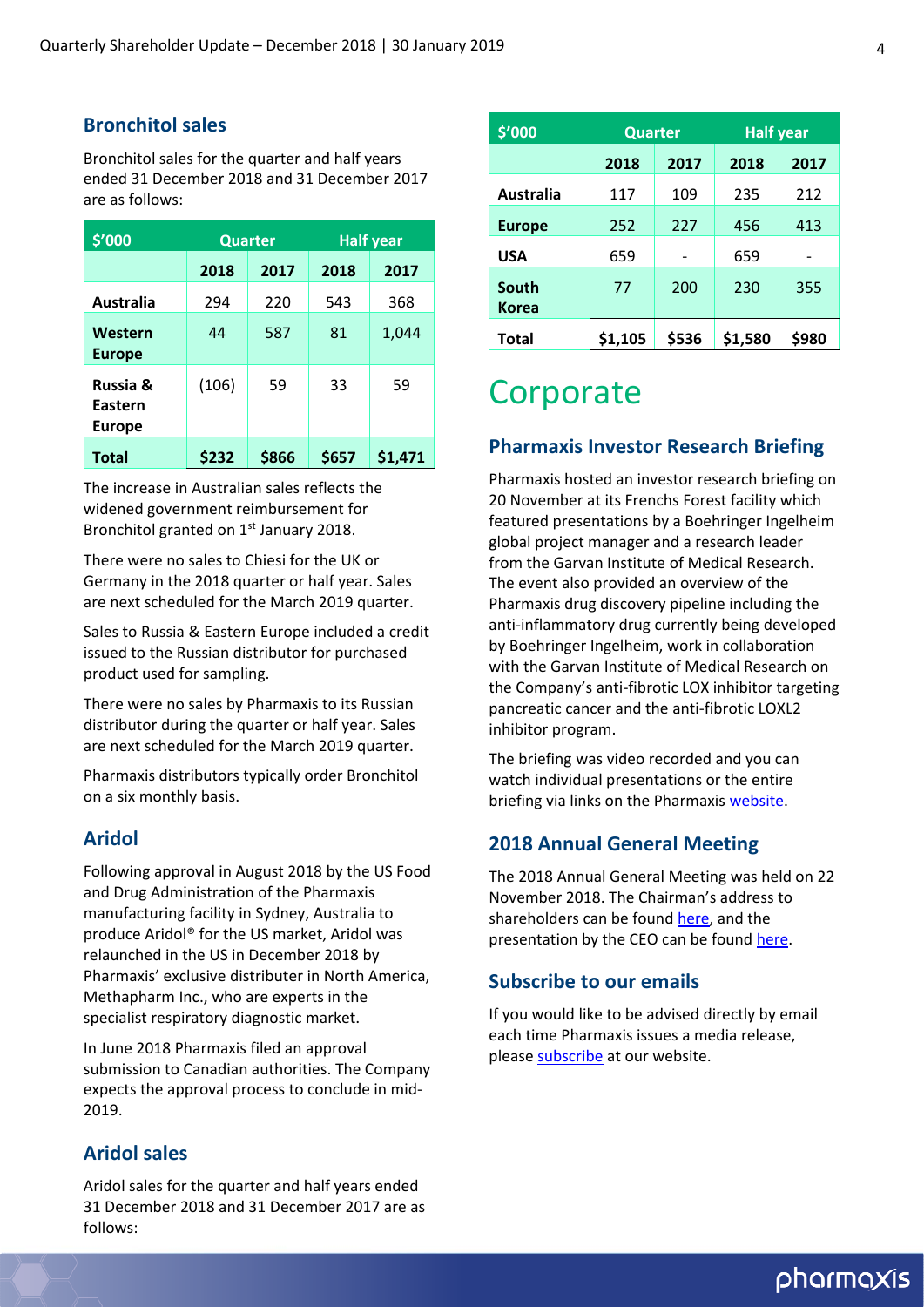## Financials

#### **Key financial metrics**

| A\$'000                           | <b>Three months ended</b> |                          | <b>Six months ended</b> |           |
|-----------------------------------|---------------------------|--------------------------|-------------------------|-----------|
| (unaudited)                       | 31-Dec-18                 | 31-Dec-17                | 31-Dec-18               | 31-Dec-17 |
| <b>Income statements</b>          |                           |                          |                         |           |
| Sales of Bronchitol & Aridol      | 1,337                     | 1,402                    | 2,237                   | 2,451     |
| Milestones from sale of drug      | $\overline{\phantom{a}}$  | $\overline{\phantom{a}}$ |                         | 26,891    |
| <b>Total revenue</b>              | 1,718                     | 2,433                    | 2,950                   | 31,344    |
| <b>Total expenses</b>             | (6, 772)                  | (17, 860)                | (15, 537)               | (25, 432) |
| Net profit (loss) after tax       | (6, 391)                  | (16, 829)                | (12, 587)               | 5,920     |
| Segment results - adjusted EBITDA |                           |                          |                         |           |
| <b>Bronchitol &amp; Aridol</b>    | 60                        | 13                       | (1,789)                 | (1, 447)  |
| New drug development              | (2,714)                   | (3,627)                  | (5, 923)                | 20,872    |
| Corporate                         | (1,000)                   | (14, 267)                | (9, 810)                | (11, 635) |
| <b>Total</b>                      | (3,654)                   | (14, 267)                | (9, 810)                | 7,790     |
| <b>Statement of cash flows</b>    |                           |                          |                         |           |
| Cash inflow/ (outflow) from:      |                           |                          |                         |           |
| Operations                        | (4,071)                   | (13, 023)                | (10, 280)               | 4,639     |
| Investing activities              | (229)                     | (125)                    | (562)                   | (235)     |
| <b>Financing activities</b>       | (455)                     | (436)                    | 21,772                  | (863)     |
| Total cash generated/(used)       | (4, 755)                  | (13, 584)                | 10,930                  | 3,541     |
| <b>Cash at bank</b>               | 42,003                    | 25,045                   | 42,003                  | 25,045    |

#### **Highlights for the quarter**

- Revenue
	- o Sales for the quarter included the first shipment of Aridol to the Company's US distributor A\$659,000.
	- o There were no major shipments to Bronchitol distributors in the quarter or half year, as discussed above.
	- o In comparing the revenue with the prior comparable periods please note the milestone from sale of drug in the December 2017 half year and quarter related to a milestone received from Boehringer Ingelheim on the commencement of a phase 2a clinical trial in NASH.
- Expenses
	- o Total expenses increased for the comparable quarter and half year included \$9.6 million of costs incurred in the December quarter of 2017 associated with changes to the collaboration agreement with Synairgen.
- Cash
	- o During the half year the Company completed a \$24 million placement to institutional and sophisticated investors.

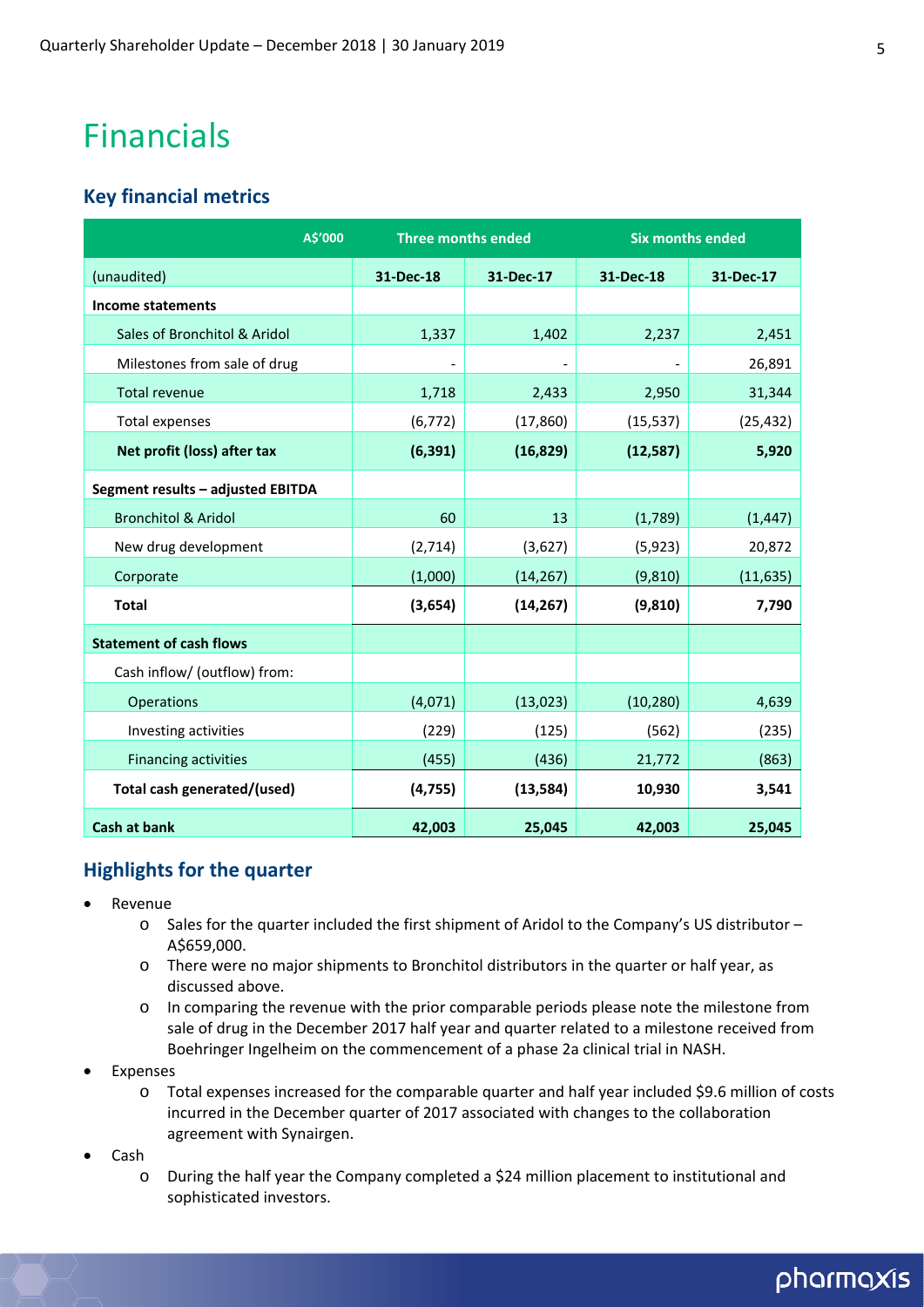- o During the quarter the company invested \$33,000 (\$311,000 for the half year) in patent applications in relation to the LOXL2 program.
- o The closing cash position at 31 December 2018 was \$42 million.

#### **Segment information**

| A\$'000                     | Segment information - three months ended |                          |                              |            |                               |                          |             |              |
|-----------------------------|------------------------------------------|--------------------------|------------------------------|------------|-------------------------------|--------------------------|-------------|--------------|
| (unaudited)                 | 31-Dec-18                                |                          |                              | 31-Dec-17  |                               |                          |             |              |
| <b>Income</b><br>statements | <b>Bronchitol &amp;</b><br>Aridol        | New drug<br>developm't   | Corporate                    | Total      | <b>Bronchitol</b><br>& Aridol | New drug<br>developm't   | Corporate   | Total        |
| <b>Revenue</b>              |                                          |                          |                              |            |                               |                          |             |              |
| Sale of Bronchitol          | 232                                      | $\overline{\phantom{a}}$ | $\overline{\phantom{0}}$     | 232        | 866                           |                          |             | 866          |
| Sale of Aridol              | 1,105                                    | $\overline{\phantom{a}}$ | $\overline{\phantom{a}}$     | 1,105      | 536                           |                          |             | 536          |
|                             | 1,337                                    | $\blacksquare$           | $\qquad \qquad \blacksquare$ | 1,337      | 1,402                         |                          |             | 1,402        |
| Clinical<br>reimbursement   |                                          |                          |                              |            | 506                           |                          |             | 506          |
| Tax credit                  | $\overline{\phantom{a}}$                 | $\overline{\phantom{a}}$ |                              | 0          | $\qquad \qquad \blacksquare$  | 160                      |             | 160          |
| Other revenue               | 5                                        | $\overline{\phantom{a}}$ | 126                          | 131        | 90                            | 5                        | 119         | 214          |
|                             | 1,342                                    | $\overline{\phantom{a}}$ | 126                          | 1,468      | 1,998                         | 165                      | 119         | 2,282        |
| <b>Expenses</b>             |                                          |                          |                              |            |                               |                          |             |              |
| Employee costs              | (1, 484)                                 | (640)                    | (475)                        | (2,599)    | (1, 278)                      | (758)                    | (488)       | (2,524)      |
| <b>Clinical trials</b>      | 621                                      | (426)                    |                              | 195        | 610                           | (1,015)                  |             | (405)        |
| Drug discovery              |                                          | (1,526)                  | $\overline{\phantom{a}}$     | (1,526)    |                               | (1,894)                  |             | (1,895)      |
| Other expenses              | (419)                                    | (122)                    | (651)                        | (1, 192)   | (1, 317)                      | (124)                    | (704)       | (2, 145)     |
| Change in<br>collaboration  |                                          |                          |                              |            | $\overline{\phantom{a}}$      | $\overline{\phantom{a}}$ | (9,580)     | (9,580)      |
| <b>Total expenses</b>       | (1, 282)                                 | (2,714)                  | (1, 126)                     | (5, 122)   | (1,985)                       | (3, 792)                 | (10, 772)   | (16, 549)    |
| <b>Adjusted EBITDA</b>      | \$60                                     | (52, 714)                | ( \$1,000)                   | ( \$3,654) | \$13                          | ( \$3,627)               | ( \$10,653) | ( \$14, 267) |

#### **Commentary for the quarter**

- Bronchitol & Aridol:
	- o Sales of Bronchitol and Aridol are discussed in commentary above.
	- o Clinical trial reimbursements and clinical trial costs ceased following completion of study CF303 in 2017.
	- o Positive clinical trials expense for the quarter consisted of a \$621,000 unexpected refund from the clinical research organisation that managed the CF303 clinical trial and only completed their final reconciliations in December 2018.
	- o Other expenses for the quarter included a \$719,000 credit (\$233,000 expense in the comparative quarter) representing the net transfer of manufacturing labour and overhead to and from inventory as product is first manufactured and then subsequently sold to distributors and customers.
- New drug development:
	- o The Company does not expect to qualify for an R&D tax credit in 2019 due to total revenue for the year expected to exceed the \$20 million cap.
	- o Clinical trial expenses predominantly relate to the 2 phase 1 trials being conducted in the LOXL2 program which completed in the quarter.
	- o Drug discovery expenses include work on the LOXL2 program (\$571,000 for the quarter; \$892,000 in 2017), the systemic LOX program which completed preclinical development during the quarter (\$276,000 for the quarter; \$361,000 in 2017) and the topical LOX program (\$296,000 for the quarter; nil in 2017).

### pharmaxis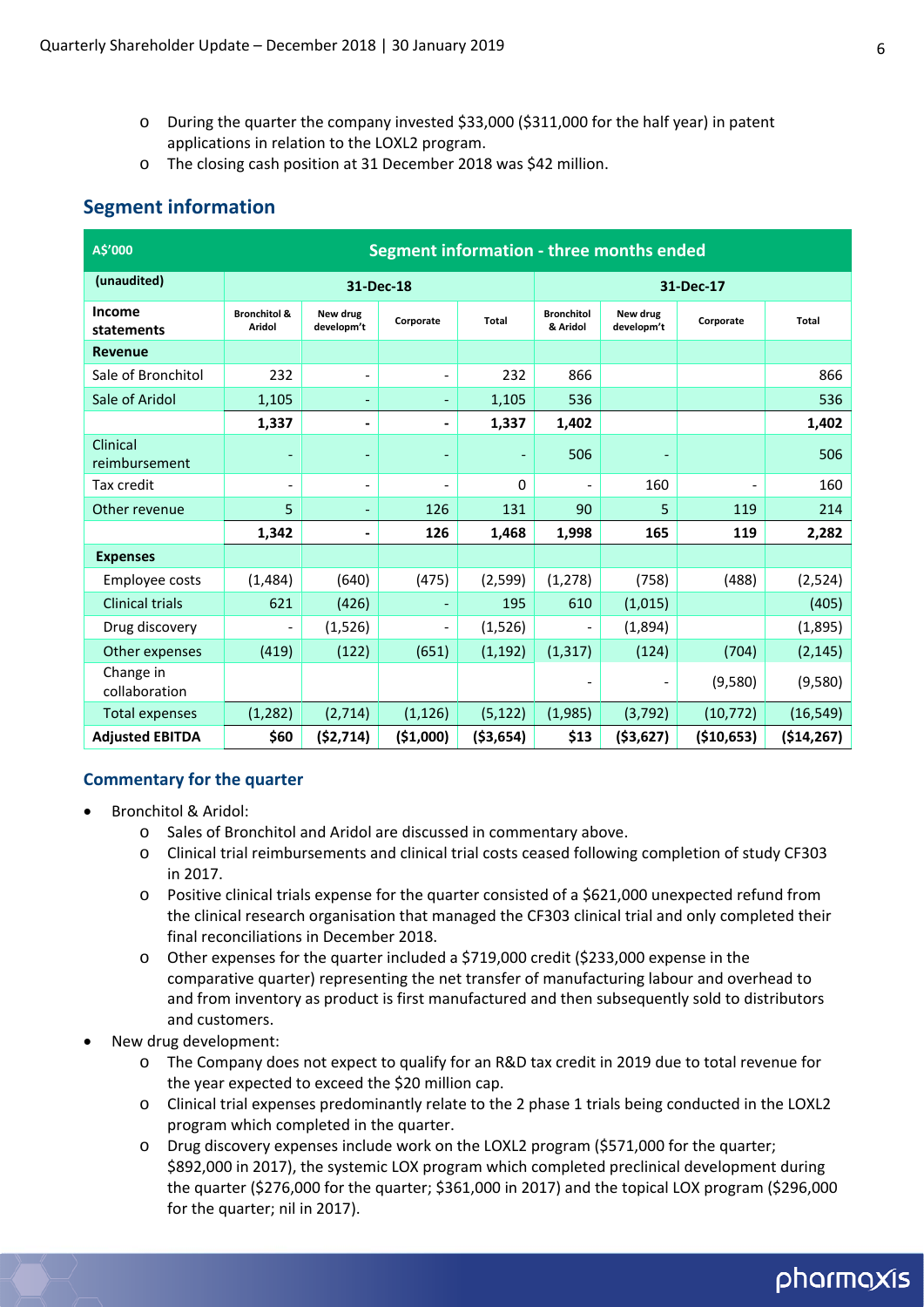| A\$'000                         | <b>Segment information - six months ended</b> |                          |                          |                          |                                   |                          |                          |           |
|---------------------------------|-----------------------------------------------|--------------------------|--------------------------|--------------------------|-----------------------------------|--------------------------|--------------------------|-----------|
| (unaudited)                     | 31-Dec-18                                     |                          |                          | 31-Dec-17                |                                   |                          |                          |           |
| Income statements               | <b>Bronchitol &amp;</b><br><b>Aridol</b>      | New drug<br>developm't   | Corporate                | Total                    | <b>Bronchitol &amp;</b><br>Aridol | New drug<br>developm't   | Corporate                | Total     |
| Revenue                         |                                               |                          |                          |                          |                                   |                          |                          |           |
| Sale of Bronchitol              | 657                                           | $\overline{\phantom{a}}$ | $\overline{\phantom{a}}$ | 657                      | 1,471                             |                          | $\overline{\phantom{a}}$ | 1,471     |
| Sale of Aridol                  | 1,580                                         | $\overline{\phantom{a}}$ | $\overline{\phantom{a}}$ | 1,580                    | 980                               |                          | $\overline{\phantom{a}}$ | 980       |
|                                 | 2,237                                         | ۰                        | $\blacksquare$           | 2,237                    | 2,451                             |                          |                          | 2,451     |
| Milestones from sale<br>of drug |                                               |                          |                          |                          |                                   | 26,891                   | $\overline{\phantom{a}}$ | 26,891    |
| Clinical<br>reimbursement       | $\overline{a}$                                |                          |                          |                          | 1,187                             |                          |                          | 1,187     |
| <b>Tax credit</b>               | -                                             | $\overline{\phantom{a}}$ | $\overline{\phantom{a}}$ | $\overline{\phantom{a}}$ |                                   | 160                      | $\overline{\phantom{a}}$ | 160       |
| Other revenue                   | 14                                            | $\overline{a}$           | 250                      | 264                      | 177                               | 5                        | 229                      | 411       |
|                                 | 2,251                                         |                          | 250                      | 2,501                    | 3,815                             | 27,056                   | 229                      | 31,100    |
| <b>Expenses</b>                 |                                               |                          |                          |                          |                                   |                          |                          |           |
| Employee costs                  | (2,881)                                       | (1, 414)                 | (1,034)                  | (5, 329)                 | (2,706)                           | (1, 335)                 | (996)                    | (5,037)   |
| Clinical trials                 | 621                                           | (1,062)                  |                          | (441)                    | (166)                             | (1, 214)                 |                          | (1, 380)  |
| Drug discovery                  |                                               | (3,201)                  |                          | (3,201)                  |                                   | (3, 439)                 |                          | (3, 439)  |
| Other expenses                  | (1,780)                                       | (246)                    | (1, 314)                 | (3, 340)                 | (2,390)                           | (196)                    | (1, 288)                 | (3,874)   |
| Change in<br>collaboration      |                                               |                          |                          |                          |                                   | $\overline{\phantom{a}}$ | (9,580)                  | (9,580)   |
| Total expenses                  | (4,040)                                       | (5, 923)                 | (2, 348)                 | (12, 311)                | (5, 262)                          | (6, 184)                 | (11, 864)                | (23, 310) |
| <b>Adjusted EBITDA</b>          | (51,789)                                      | (55, 923)                | ( \$2,098)               | (59, 810)                | (\$1,447)                         | \$20,872                 | (\$11,635)               | \$7,790   |

#### **Commentary for the six months**

- Bronchitol & Aridol:
	- o Sales of Bronchitol and Aridol are discussed in commentary above.
	- o Clinical trial reimbursements and clinical trial costs ceased following completion of study CF303 in 2017.
	- o Positive clinical trials expense for the quarter consisted of a \$621,000 unexpected refund from the clinical research organization that managed the CF303 clinical trial and only completed their final reconciliations in December 2018.
	- o Other expenses for the half year included a \$383,000 credit (\$194,000 expense in the comparative half year) representing the net transfer of manufacturing labour and overhead to and from inventory as product is first manufactured and then subsequently sold to distributors and customers.
- New drug development:
	- o The milestone from sale of drug in the December 2017 half year relates to a milestone received from Boehringer Ingelheim on the commencement of a phase 2a clinical trial in NASH.
	- o The Company does not expect to qualify for an R&D tax credit in 2019 due to total revenue for the year expected to exceed the \$20 million cap.
	- o Clinical trial expenses predominantly relate to the 2 phase 1 trials being conducted in the LOXL2 program which completed in the quarter.
	- o Drug discovery expenditure for the half year includes the LOXL2 program (\$730,000 compared to \$1.6 million in 2017), the systemic LOX program which completed preclinical development during the quarter (\$1.0 million compared to \$0.9 million in 2017) and the topical LOX program (\$449,000 compared to nil in 2017).
- Corporate:
	- o Note the \$9.6 million of costs incurred in the 2017 December half year associated with changes to the collaboration agreement with Synairgen.

### pharmaxis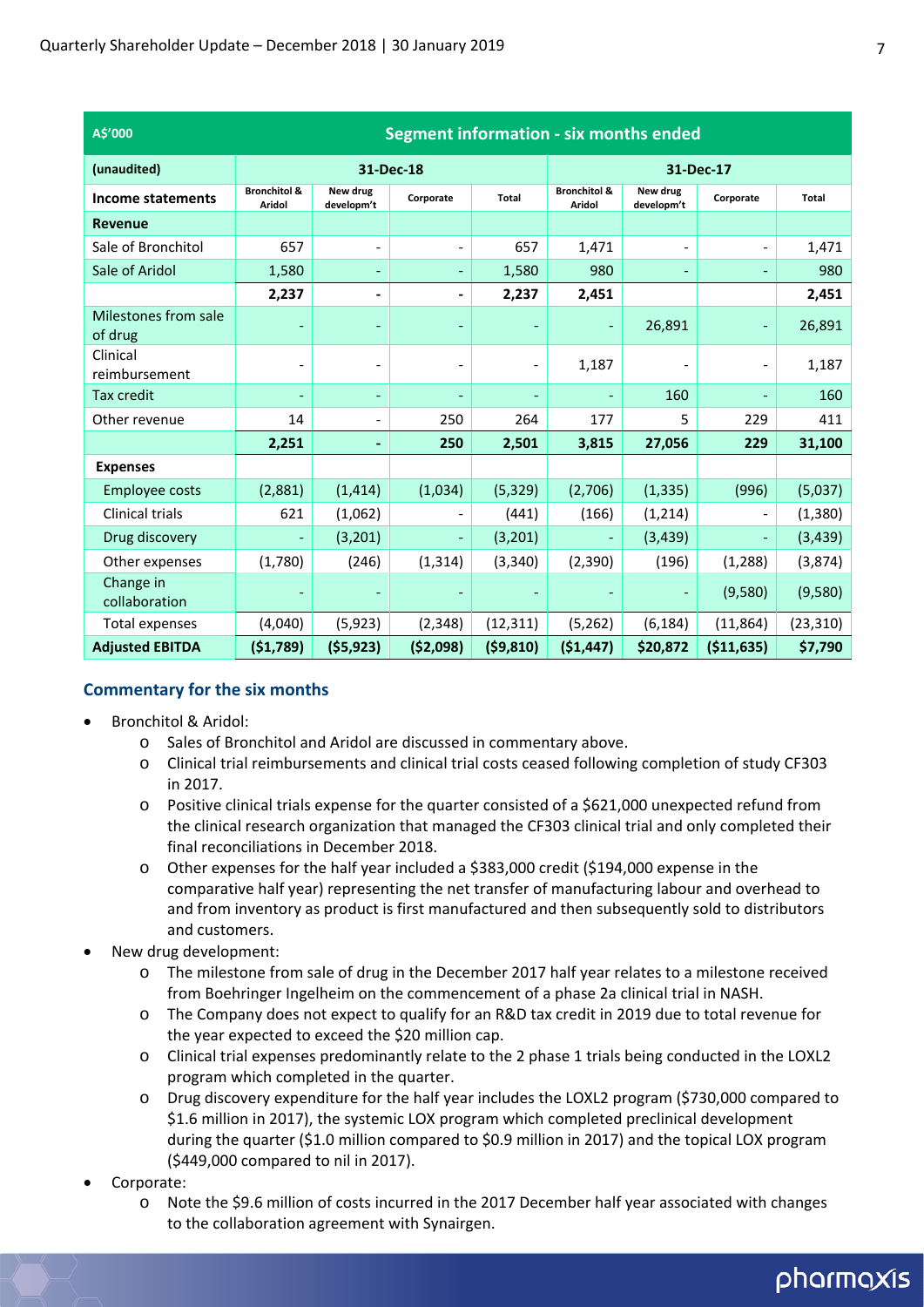#### **Income statements**

| A\$'000                                                   | <b>Three months ended</b> |            | <b>Six months ended</b> |           |  |
|-----------------------------------------------------------|---------------------------|------------|-------------------------|-----------|--|
| (unaudited)                                               | 31-Dec-18                 | 31-Dec-17  | 31-Dec-18               | 31-Dec-17 |  |
| <b>Revenue</b>                                            |                           |            |                         |           |  |
| Revenue from sale of goods                                | 1,337                     | 1,402      | 2,237                   | 2,451     |  |
| Milestones from sale of drug                              |                           |            |                         | 26,891    |  |
| <b>Clinical trial cost</b><br>reimbursements              | $\mathbf{1}$              | 506        |                         | 1,187     |  |
| Interest                                                  | 250                       | 151        | 449                     | 244       |  |
| Drug discovery service fee                                |                           |            |                         |           |  |
| R&D tax incentive                                         |                           | 160        |                         | 160       |  |
| Other                                                     | 131                       | 214        | 264                     | 411       |  |
| Total revenue                                             | \$1,718                   | \$2,433    | \$2,950                 | \$31,344  |  |
| <b>Expenses</b>                                           |                           |            |                         |           |  |
| Employee costs                                            | (2,918)                   | (2,832)    | (5,989)                 | (5,649)   |  |
| Administration & corporate                                | (624)                     | (736)      | (1, 198)                | (1, 328)  |  |
| Rent, occupancy & utilities                               | (349)                     | (324)      | (679)                   | (601)     |  |
| <b>Clinical trials</b>                                    | 195                       | (405)      | (441)                   | (1, 380)  |  |
| Drug development                                          | (1, 526)                  | (1,895)    | (3,201)                 | (3, 439)  |  |
| Sales, marketing & distribution                           | (281)                     | (303)      | (534)                   | (549)     |  |
| Safety, medical and regulatory<br>affairs                 | (167)                     | (189)      | (478)                   | (373)     |  |
| Manufacturing purchases                                   | (292)                     | (288)      | (632)                   | (753)     |  |
| Other                                                     | 515                       | (354)      | 154                     | (379)     |  |
| Depreciation & amortisation                               | (651)                     | (784)      | (1, 292)                | (1, 565)  |  |
| Foreign currency exchange<br>gains & losses               | (547)                     | (27)       | (1, 245)                | 455       |  |
| Finance costs                                             | (127)                     | (143)      | (2)                     | (291)     |  |
| Costs in relation to change in<br>collaboration agreement |                           | (9,580)    |                         | (9,580)   |  |
| <b>Total expenses</b>                                     | (6, 772)                  | (17, 860)  | (15, 537)               | (25, 432) |  |
| Net profit (loss) before tax                              | (6, 391)                  | (16, 829)  | (12, 587)               | 5,912     |  |
| Income tax credit/(expense)                               |                           |            |                         | 8         |  |
| Net profit (loss) after tax                               | (56, 391)                 | (\$16,829) | (\$12,587)              | \$5,920   |  |